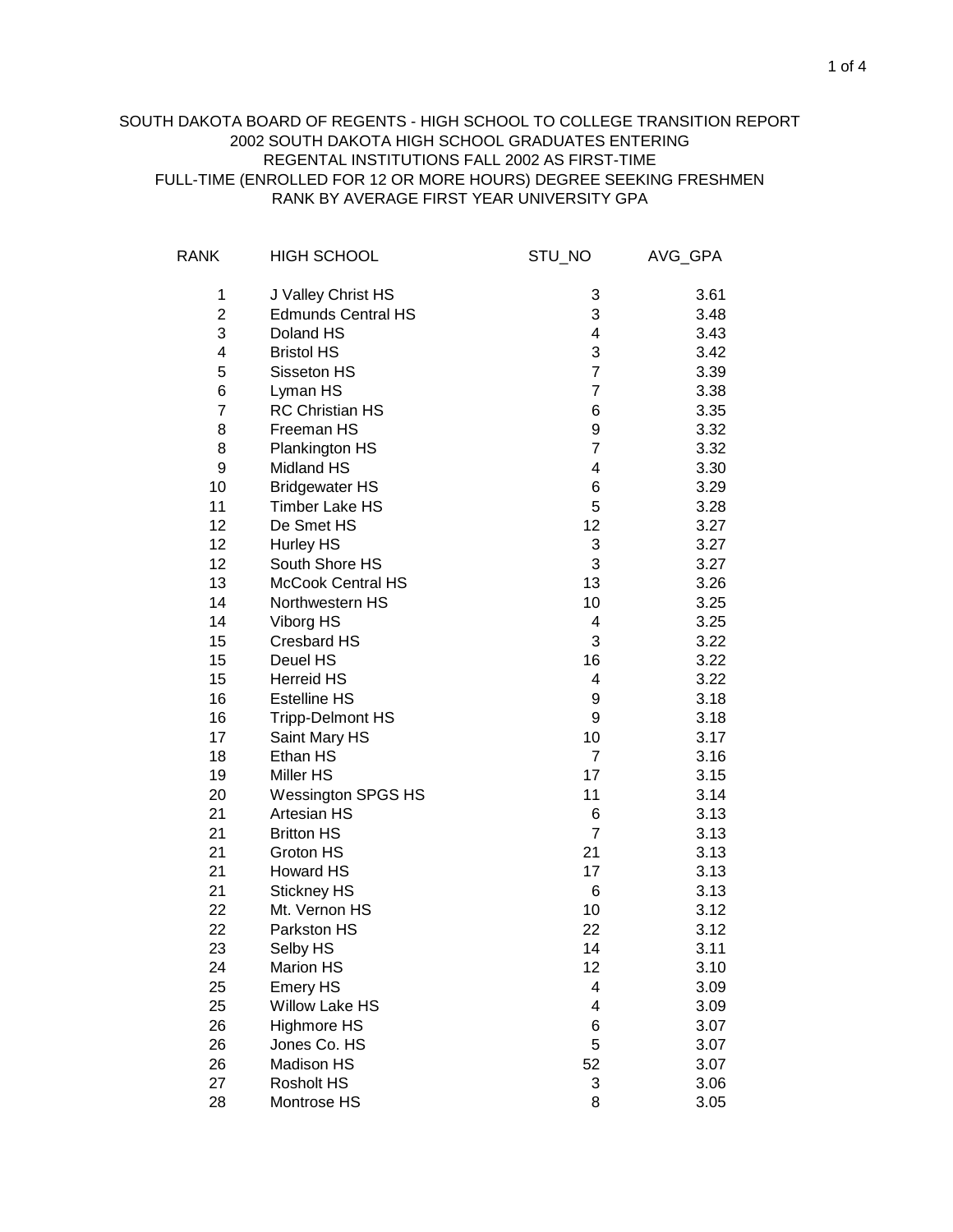| RANK | <b>HIGH SCHOOL</b>         | STU_NO | AVG_GPA |
|------|----------------------------|--------|---------|
| 29   | Conde HS                   | 3      | 3.04    |
| 30   | Faulkton HS                | 10     | 3.00    |
| 30   | <b>Tri-Valley Senior</b>   | 19     | 3.00    |
| 31   | Platte HS                  | 8      | 2.99    |
| 32   | Geddes HS                  | 3      | 2.98    |
| 32   | Sunshine Bible Aca         | 5      | 2.98    |
| 33   | Alcester- Hudson HS        | 13     | 2.97    |
| 34   | Chamberlain HS             | 24     | 2.96    |
| 35   | Mobridge HS                | 21     | 2.95    |
| 36   | Freeman Academy            | 4      | 2.94    |
| 36   | Menno HS                   | 8      | 2.94    |
| 36   | <b>Redfield HS</b>         | 10     | 2.94    |
| 37   | Flandreau HS               | 15     | 2.93    |
| 37   | Scotland HS                | 12     | 2.93    |
| 38   | Clark HS                   | 16     | 2.92    |
| 38   | Lake Preston HS            | 14     | 2.92    |
| 39   | Yankton HS                 | 71     | 2.91    |
| 40   | Roosevelt HS               | 98     | 2.90    |
| 41   | Bon Homme HS               | 18     | 2.89    |
| 42   | Harrisburg HS              | 16     | 2.88    |
| 42   | OGorman HS                 | 51     | 2.88    |
| 43   | Eureka HS                  | 10     | 2.87    |
| 43   | Hot Springs HS             | 9      | 2.87    |
| 43   | Kimball HS                 | 6      | 2.87    |
| 44   | <b>Webster HS</b>          | 16     | 2.86    |
| 45   | <b>Burke HS</b>            | 4      | 2.85    |
| 45   | Canton HS                  | 20     | 2.85    |
| 46   | <b>Vermillion HS</b>       | 24     | 2.84    |
| 46   | <b>Warner HS</b>           | 10     | 2.84    |
| 47   | Garretson HS               | 16     | 2.82    |
| 47   | Spearfish HS               | 36     | 2.82    |
| 48   | Deubrook HS                | 13     | 2.81    |
| 48   | <b>Wagner Community HS</b> | 16     | 2.81    |
| 49   | <b>Bison HS</b>            | 6      | 2.80    |
| 49   | Henry HS                   | 6      | 2.80    |
| 50   | Andes Central HS           | 4      | 2.78    |
| 50   | Irene HS                   | 5      | 2.78    |
| 50   | Lennox HS                  | 29     | 2.78    |
| 50   | Wakonda HS                 | 9      | 2.78    |
| 51   | Huron Senior HS            | 57     | 2.76    |
| 51   | <b>Winner HS</b>           | 25     | 2.76    |
| 52   | <b>Brandon Valley HS</b>   | 62     | 2.75    |
| 53   | Gregory HS                 | 20     | 2.74    |
| 54   | Douglas HS                 | 16     | 2.73    |
| 54   | Grant-Deuel HS             | 6      | 2.73    |
| 55   | <b>Belle Fouche HS</b>     | 22     | 2.72    |
| 55   | <b>Elk Point HS</b>        | 14     | 2.72    |
| 55   | Gettysburg HS              | 17     | 2.72    |
| 55   | Leola HS                   | 6      | 2.72    |
| 55   | <b>SF Christian</b>        | 3      | 2.72    |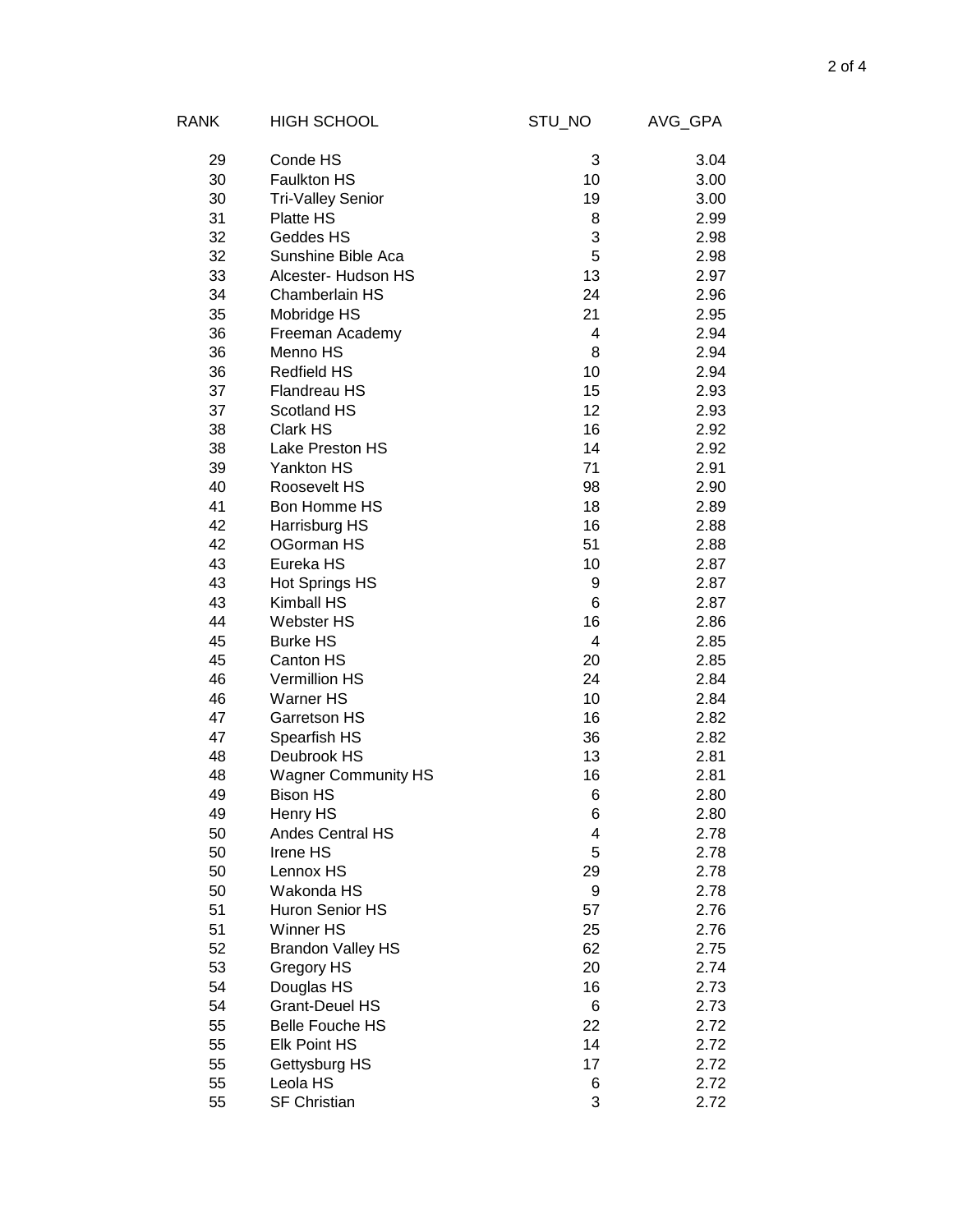| RANK | <b>HIGH SCHOOL</b>         | STU_NO         | AVG_GPA |
|------|----------------------------|----------------|---------|
| 55   | <b>Watertown Senior HS</b> | 72             | 2.72    |
| 56   | Arlington HS               | 17             | 2.71    |
| 56   | <b>Beresford HS</b>        | 18             | 2.71    |
| 56   | <b>Stevens HS</b>          | 108            | 2.71    |
| 57   | Parker HS                  | 13             | 2.70    |
| 58   | T F Riggs Senior HS        | 86             | 2.69    |
| 59   | Roncalli HS                | 17             | 2.68    |
| 60   | Avon HS                    | 10             | 2.66    |
| 60   | Harding County HS          | 8              | 2.66    |
| 60   | <b>West Central HS</b>     | 28             | 2.66    |
| 61   | <b>Brookings HS</b>        | 77             | 2.65    |
| 62   | Milbank HS                 | 24             | 2.64    |
| 62   | Sturgis HS                 | 49             | 2.64    |
| 63   | Hill City HS               | 11             | 2.63    |
| 64   | <b>Mitchell HS</b>         | 57             | 2.61    |
| 64   | Sioux Valley HS            | 26             | 2.61    |
| 64   | Washington SR HS           | 82             | 2.61    |
| 65   | Aberdeen Central           | 67             | 2.60    |
| 65   | Philip HS                  | 14             | 2.60    |
| 66   | Lincoln HS, SF             | 64             | 2.59    |
| 66   | <b>Sully Buttes HS</b>     | 12             | 2.59    |
| 67   | <b>Stanley County HS</b>   | 13             | 2.58    |
| 68   | <b>McIntosh HS</b>         | 5              | 2.57    |
| 69   | Lead HS                    | 18             | 2.56    |
| 70   | Dakota Valley HS           | 17             | 2.55    |
| 71   | Castelwood HS              | 9              | 2.54    |
| 71   | <b>St Thomas Moore</b>     | 27             | 2.54    |
| 71   | Waubay HS                  | 5              | 2.54    |
| 72   | <b>Bonesteel HS</b>        | 3              | 2.53    |
| 73   | Canistota HS               | 3              | 2.52    |
| 74   | Veblen HS                  | 5              | 2.51    |
| 75   | <b>Bowdle HS</b>           | 6              | 2.49    |
| 75   | Hanson HS                  | 10             | 2.49    |
| 75   | Roslyn HS                  | 11             | 2.49    |
| 76   | Elkton HS                  | 5              | 2.48    |
| 76   | Lemmon HS                  | 13             | 2.48    |
| 76   | <b>Newell HS</b>           | 15             | 2.48    |
| 77   | <b>Wolsey HS</b>           | 9              | 2.47    |
| 78   | Dell Rapids HS             | 27             | 2.45    |
| 78   | Rapid City Central         | 87             | 2.45    |
| 78   | <b>White River HS</b>      | 3              | 2.45    |
| 79   | Pollock HS                 | 7              | 2.44    |
| 80   | <b>Custer HS</b>           | 20             | 2.43    |
| 80   | Ipswich HS                 | 6              | 2.43    |
| 81   | Langford HS                | $\overline{7}$ | 2.42    |
| 82   | Faith HS                   | 8              | 2.33    |
| 82   | New Underwood Sch          | 9              | 2.33    |
| 83   | Wall High Schoool          | 9              | 2.31    |
| 84   | <b>Wilmot HS</b>           | $\overline{7}$ | 2.30    |
| 84   | Woonsocket HS              | 6              | 2.30    |